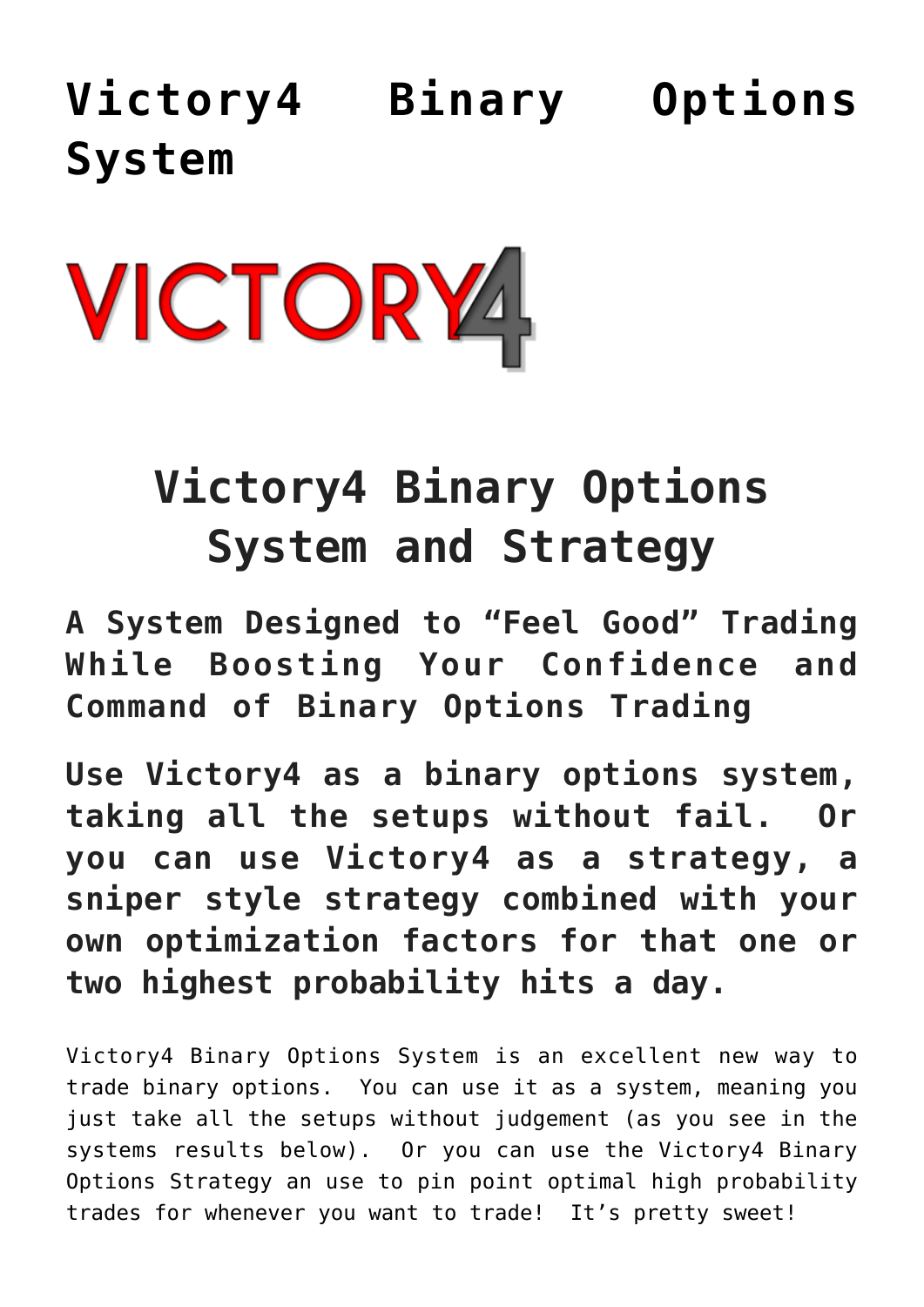

**What is Victory4 Binary Options System?**

- It's a solid way to trade binaries
- It's a new discovery unique from any other system
- It's a home study course that teaches you to trade the system so you have that skill for life
- It's a method you can also use to apply in your other types of trading!

## **Why get Victory4?**

- Command. Have a way to trade whenever you want.
- Another new high probability set up to add to your strategy aresenal
- Another new system to stack on top of your other systems.
- High accuracy as systems results below show 82% winning. I believe you can make that accuracy mark higher trading as a strategy while optimizing times and trends
- You just may have a way here to finally make a dependable cash flow from binary options happen
- A good feeling system meaning it feels good to trade (while other powerful systems may not feel good to trade)